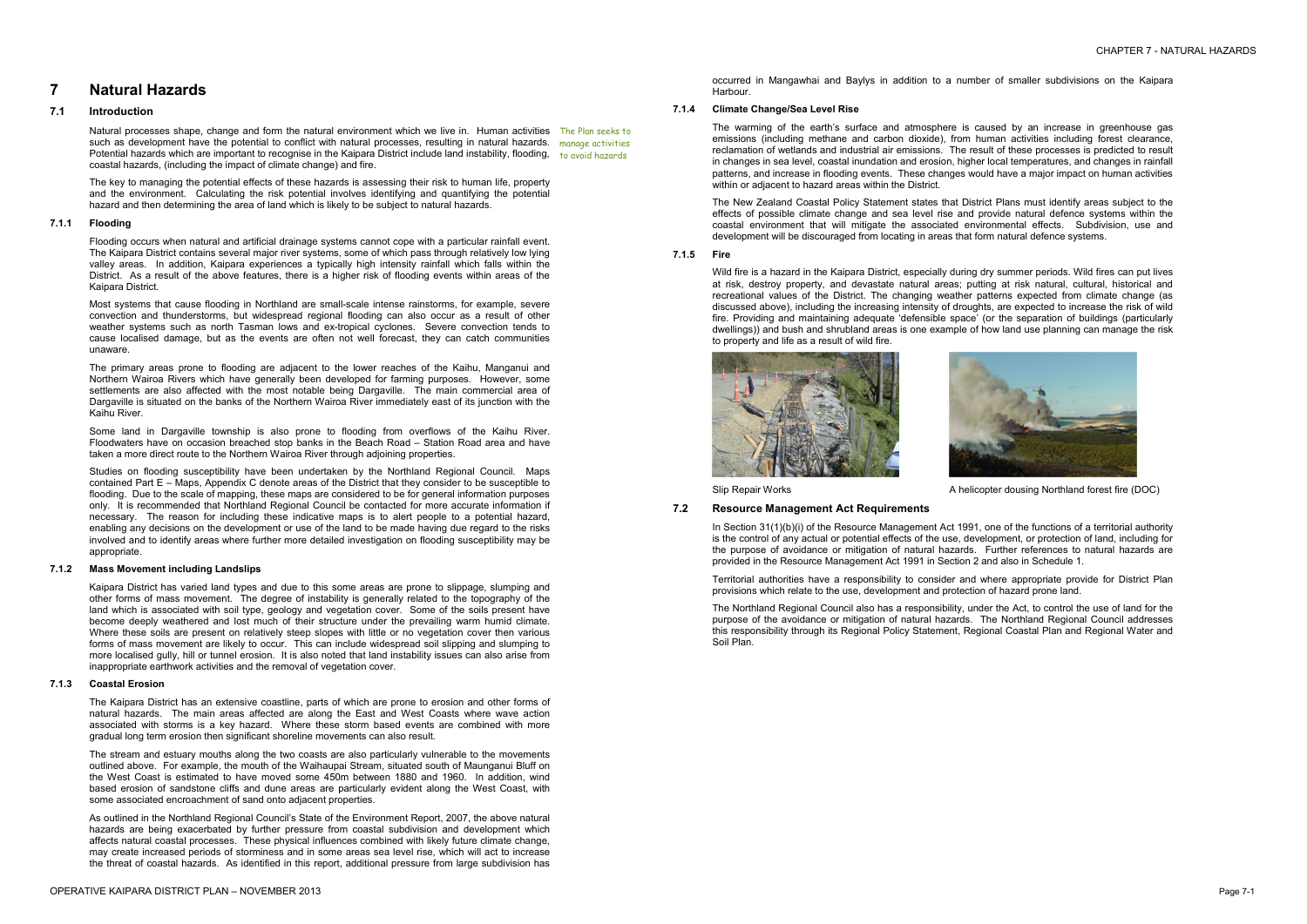#### **7.3 How to Use This Chapter of the District Plan**

This Chapter contains Issues, Objectives and Policies relating specifically to recognising and managing Figure 1-2 in Natural Hazards. While this Chapter contains methods, it does not contain 'Rules'. The Outcomes Chapter 1 provides sought for the use, development and protection of land with respect to natural hazards will be achieved a summary of how through Land Use and Subdivision Rules and Performance Standards in the Zone Chapters.

- $\boxtimes$  That the proposed use or development does not meet the performance standards relating of the relevant Zone. The 'Rules' to
- $\boxtimes$  That the consent application has considered the matters for assessment with respect to the performance standard non-compliance. implement this Chapter are in the

Before you use this Chapter of the Plan, check:

As long as the performance standards in the relevant Zone are met, landowners have flexibility on what they do on their property and do not need to consider this Chapter. However, if a proposed development or new land use would not meet a performance standard that relates to natural hazards, you will need to apply to do the work (lodge a Resource Consent). If you are applying for such a consent, you should give consideration to this Chapter, particularly on how your development contributes to achieving the Objectives and Policies. Issues, Objectives and Policies within each Chapter of the Plan are presented in no particular order of importance. Plan

The Kaipara District is susceptible to a range of natural hazards many of which have the potential to *cause significant property damage along with social and economic disruption to communities (e.g. wildfire). Climate change has the potential to exacerbate these hazards in some areas (e.g. coastal locations and adjacent to waterways). Minimising the adverse effects of the various hazards, particularly on people, property and associated infrastructure, is an important part of sustainable resource management.* 

#### 7.4.2 Kaipara District has a large proportion of coastal area which gives rise to increased potential for **natural hazards, particularly where inappropriate development occurs.**

It is also noted that you may want to look at this Chapter if you are seeking a major Resource Consent or Plan Change, particularly in areas adjoining the coast or in proximity to waterways. Zone Chapters (Part B)

In summary, if your proposal is for an activity (development) that meets the performance standards in the relevant Zone Chapter, you do not need to give consideration to this Chapter of the Plan.

Human activity and development can increase this risk when they occur in or near areas prone to natural *hazards. Certain natural features (such as sand dunes and wetlands) function to absorb the effects of natural hazards but may lose their protective role due to human intervention, thereby exacerbating the risks from natural hazards, e.g. draining wetlands may lead to increased downstream flooding.* 

to use this District

#### **7.4 Natural Hazards Issues**

#### **7.4.1 There is risk to life, property and the environment from hazards including fire; flooding in low lying areas; coastal erosion; landslips; and storm damage.**

*Coastal erosion, landslips and flooding are natural processes that can be initiated or exacerbated by human activities particularly in the dynamic coastal environment. Coastal hazards can arise where communities have constructed buildings too close to the Coastal Marine Area, especially on dunes, spits or near wetlands.* 

#### **7.4.3 Inappropriately located activities and development increase the likelihood of significant property damage caused by hazards, such as wild fire, land instability and subsidence.**

*Certain activities can contribute to increasing the hazard threat especially in high risk areas. Such activities include:* 

- · *Clearance of vegetation by mechanical or other means in areas exposed to the elements and/or with poor soil structures;*
- · *Earthworks, in sensitive foreshore and riparian areas;*
- · *Erection of structures, especially buildings, in flood plains; and*
- · *Locating structures (especially dwellings) in close proximity to bush or shrubland areas or conversely allowing forestry activities close to existing residential buildings (locating property and residential activity in proximity to wild fire hazard areas).*

7.6.2 By controlling the location, intensity, design and type of new coastal subdivision land use and Objectives 7.5.2, **development and by providing, where appropriate, for the protection, restoration or enhancement**  7.5.3 and 7.5.4 **of natural defences to protect land, so that the need for protection work is avoided. Where hard protection works are necessary, their form, location and design should minimise any adverse effects on the coastal environment.** 

#### **7.4.4 Climate Change has the potential to adversely affect coastal development.**

*Climate Change is occurring, and dunes and wetlands will provide an increasingly important natural hazard buffer as impacts of this are realised (including increased storminess, changes in sea level, coastal inundation and erosion). Subdivision, use and development require management, and natural ecosystems require protection in a coastal situation.* 

**7.4.5 While it is recognised that areas of the District are susceptible to hazard, there is uncertainty regarding detailed geographic areas of impact. The costs of mapping hazard areas needs to be balanced with the potential risks of hazard impacts, particularly given the low levels of growth and development pressure for large areas of the District.** 

*Kaipara acknowledges the direction provided in the Northland Regional Council Policy Statement to map hazards within the District. Notwithstanding this, Kaipara District Council needs to balance the cost implications to the community in undertaking such mapping in relation to the actual hazard areas within*  the District. It is also important to consider this task in relation to the effective and efficient management *of Council resources.* 

#### **7.5 Natural Hazards Objectives**

- **7.5.1 To control subdivision and development so that it does not induce natural hazards or exacerbate the effects of natural hazards.**
- **7.5.2 To ensure, that the role in hazard mitigation played by natural features is recognised and protected.**
- **7.5.3 To improve public awareness of natural hazards as a means of helping the community to avoid such hazards.**
- **7.5.4 To consider natural hazards at the time of any subdivision, there is a significant change in land use proposed (for example).**
- **7.6 Natural Hazards Policies**
- **7.6.1 By considering the potential for development, subdivision and land use activities including:** 
	- **a) Vegetation clearance;**
	- **b) Draining of wetlands;**
	- **c) Changes in overland flow paths and storm water;**
	- **d) Changes to riparian margins;**
	- **e) Earth works;**
	- **f) Buildings and building setbacks; and**
	- **g) Land reclamation;**

| ot induce natural hazards or exacerbate Issues 7.4.1 and                      | 7.4.3                         |
|-------------------------------------------------------------------------------|-------------------------------|
| <b>y</b> natural features is recognised and <b>Issue 7.4.2</b>                |                               |
| ans of helping the community to avoid Issues 7.4.1,                           | 7.4.2 and 7.4.3               |
| on, land use or development or when Issues 7.4.1.<br>nple a new Growth Area). | 7.4.3 and 7.4.5               |
| and land use activities including:                                            | Objectives 7.5.1<br>and 7.5.4 |

#### **to exacerbate any natural hazard on-site or off-site, and avoiding such activities, unless it can be demonstrated that the adverse effects can be mitigated, remedied or avoided.**

*Natural hazards are often exacerbated by development, subdivision and land use activities through the clearance of vegetation, increase in impervious surfaces, changes in overland flow paths, changes to riparian margins, earthworks, failure to maintain adequate 'defensible space' or separation distances between activities and hazards, draining of wetlands and reclamation of land. The adverse effects often occur off-site and downstream of the activities (e.g. flooding downstream as a result of vegetation clearance). Although there is some understanding of natural processes, it is often difficult to pin-point the exact causes of the changes in the natural systems and therefore, what causes the worsening of the hazard. This is compounded when the changes in natural hazards are the cumulative result of development and activities, and not just the result of a single development or subdivision. Therefore, development, subdivision and land use should be assessed on the basis that they may exacerbate hazards and this should be taken into account when developing sites.* 

*In many instances, the use of coastal hazard protection works is futile and does not achieve acceptable environmental outcomes. Effective hazard management would be to avoid the hazard. In the coastal environment this can usually be achieved by setting back subdivision and development from the coast, thus allowing natural processes to continue without endangering people and property.* 

*Defences against coastal hazards should provide, where appropriate, for the protection, restoration or enhancement of natural defences (e.g. beaches, estuaries, wetlands, intertidal areas, coastal vegetation dunes and barrier islands) in preference to hard protection structures, (e.g. walls, rip rap/gabion baskets and groynes). Hard protection structures should be permitted only where people, property infrastructure and the environment are subject to unacceptable risk from hazards, the works are the best practicable option, and their form, location and design minimises adverse effects on the coastal environment. This is particularly important as physical protection works can have adverse unintended consequences.*